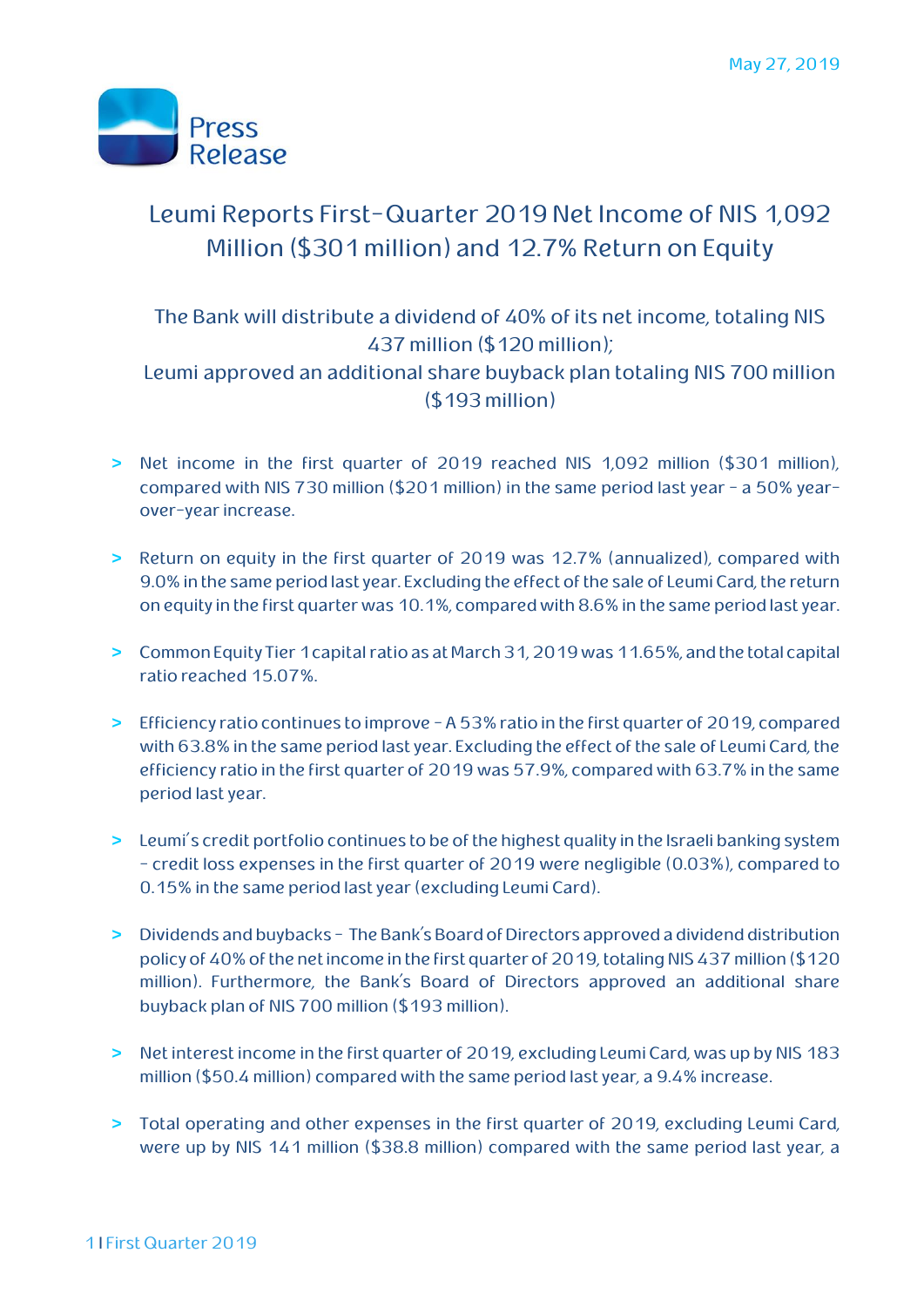

7.8% increase. The increase mainly arose from a bonus granted to employees in respect of the Bank's strong annual results in 2018.

#### An Improvement in Balance Sheet Parameters:

- **>** Shareholders' equity was NIS 35.9 billion (\$9.9 billion) as at March 31, 2019, compared with NIS 33.6 billion (\$9.3 billion) as at March 31, 2018.
- **>** Net credit to the public was NIS 277.1 billion (\$76.3 billion) as at March 31, 2019, compared with NIS 263.3 billion (\$72.5 billion) as at March 31, 2018 (excluding Leumi Card). The increase is mainly due to mortgage, middle-market and corporate loans.
- **>** Deposits by the Public reached NIS 363.6 billion (\$100.1 billion) as at March 31, 2019, compared with NIS 362.5 billion (\$99.8 billion) as at March 31, 2018 (excluding Leumi Card).
- **>** Leverage ratio as at March 31, 2019 was 7.32%, compared to the 6% minimum required by the Bank of Israel.
- **>** Liquidity coverage ratio as at March 31, 2019 was 129%, compared to the 100% minimum required by the Bank of Israel.